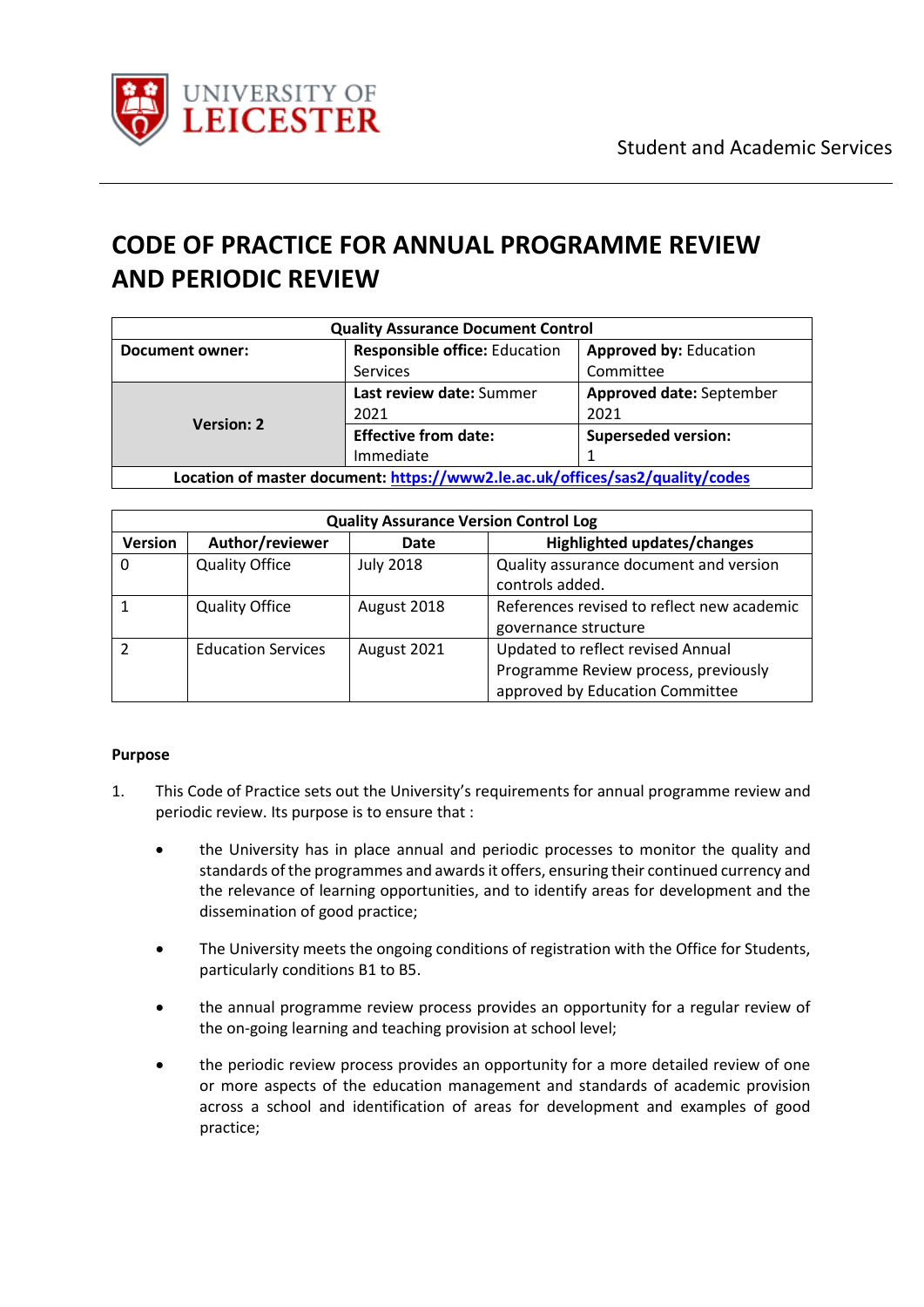- the University meets the requirements of the QAA Quality Code of HE, specifically the section on Monitoring and Evaluation which requires that monitoring and evaluation processes:
	- o *Ensure that providers academic provision enables students to achieve the intended learning outcomes of their course.*
	- o *Evaluate student attainment of academic standards and allow providers to confirm that their portfolio aligns with their mission and strategic priorities;*
	- o *Covers all provision that leads to awards*
	- o *Allows providers to consider objectively whether their courses are well designed and high-quality*
	- o *Look at all stages of the student experience and consider the support provided to students*

#### **Responsibilities**

- 2. Senate, as the University's academic authority, has overriding responsibility for ensuring and enhancing academic standards and learning opportunities through the operation of annual and periodic review processes. Some aspects of this responsibility are delegated as follows:
	- The Education Committee has delegated power to approve significant amendments to this Code of Practice, and receives an annual report on the operation of the process from the Quality and Standards Sub-Committee;
	- the Quality and Standards Sub-Committee has delegated power to oversee the development and implementation of this Code of Practice and, in particular to convene Periodic Review Panels;
	- College Education Committees have delegated powers to implement the requirements of this Code with respect to Annual Programme Review.
- 3. Senate maintains oversight of these activities through reports from the Education Committee, an annual report on the operation of the Code of Practice and the Annual Academic Assurance report which is considered by Senate and recommended to Council.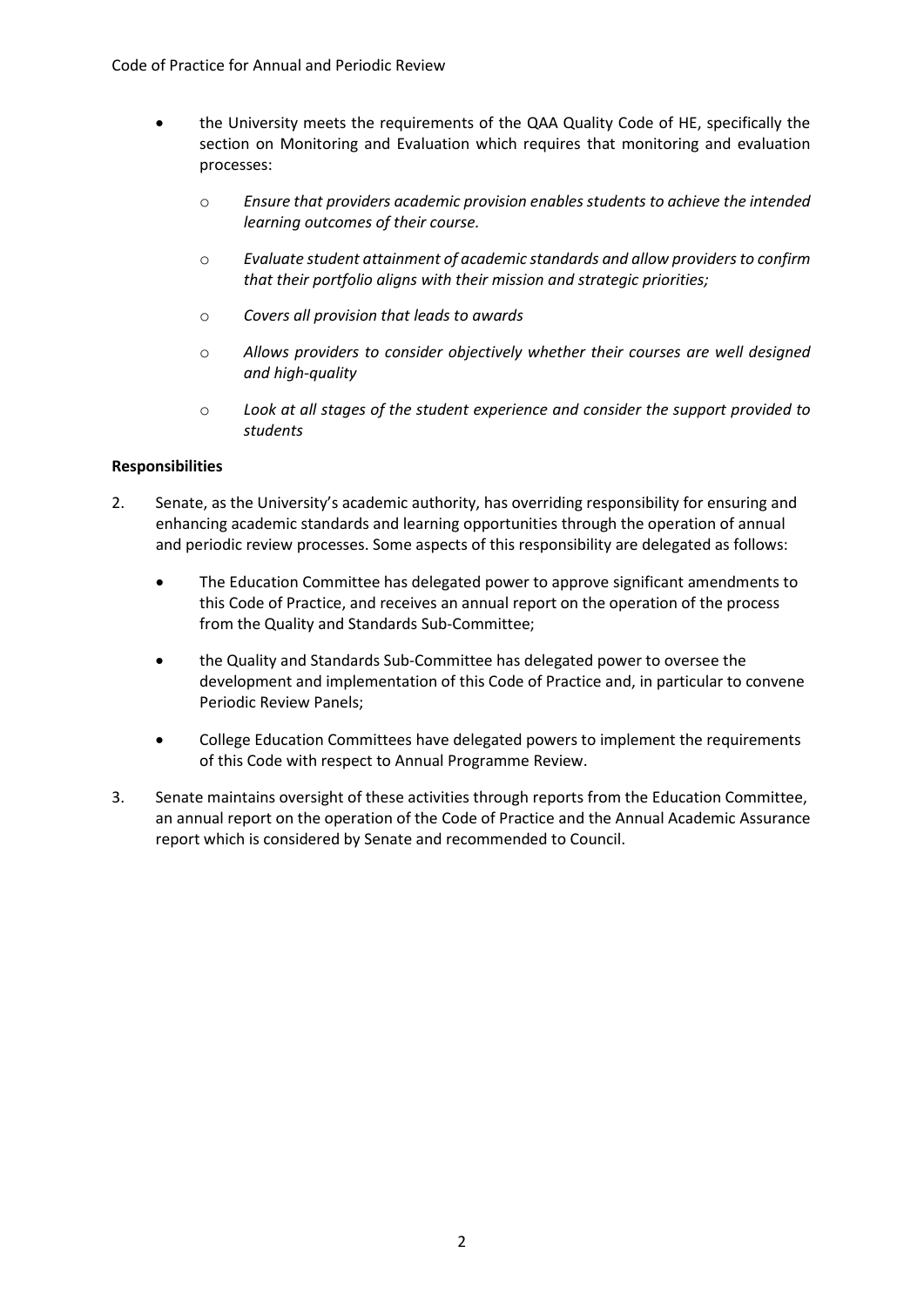# **Section A**

# **Annual Programme Review**

### **Introduction**

- 1. Annual Programme Review (APR) is a reflective and evaluative quality assurance and quality enhancement process, supplying the opportunity to improve the quality of student learning opportunities and the learning and teaching experience as a whole. It also supplies an opportunity to show student successes and disseminate good practice.
- 2. The process of APR:
	- a) provides an opportunity for reviewing and improving the quality of the student learning and teaching experience and assuring academic standards and quality;
	- b) strengthens school processes of annual review and monitoring;
	- c) includes a specific focus on enhancement;
	- d) plays a central role in informing the additional review process;
	- e) reports PSRB monitoring and accreditation activities that occur alongside APR
	- f) clarifies the role played by the College Education Committees in assuring standards and the quality of learning opportunities of programmes offered by schools within the College;
	- g) incorporates National Student Survey (NSS) Action Planning.
- 3. The output of APR should be school level reflection on the operation and student experience across programmes from the last academic year, identification of areas of good practice and of concern, and the development of an action plan to address the latter.
- 4. Annual Programme Review builds upon processes that take place at School level for the monitoring and evaluation of programmes and student outcomes. These include the operation of the module review process, the consideration of student feedback via LUMES, engagement with Professional, Statutory and Regulatory Bodies (PSRBs) and consideration of external feedback mechanisms such as the National Student Survey.
- 5. Annual Programme Review informs the Periodic Review process.
- 6. College Education Committees play a key role in the management of APR allowing them to assure standards and the quality of learning opportunities of programmes offered by departments within the College, as well as facilitating the dissemination of good practice.

### **Annual Programme Review Principles**

### **Responsibilities**

- 7. Heads of School are responsible for ensuring that Annual Programme Review is completed for all taught, award bearing programmes within their school and submitted for consideration within the timelines that shall be set out each year. This responsibility may be delegated to the Director of Learning and Teaching for the School.
- 8. Education Services are responsible for ensuring that the template and guidance are provided to schools and updated each year. The Service will also be responsible for monitoring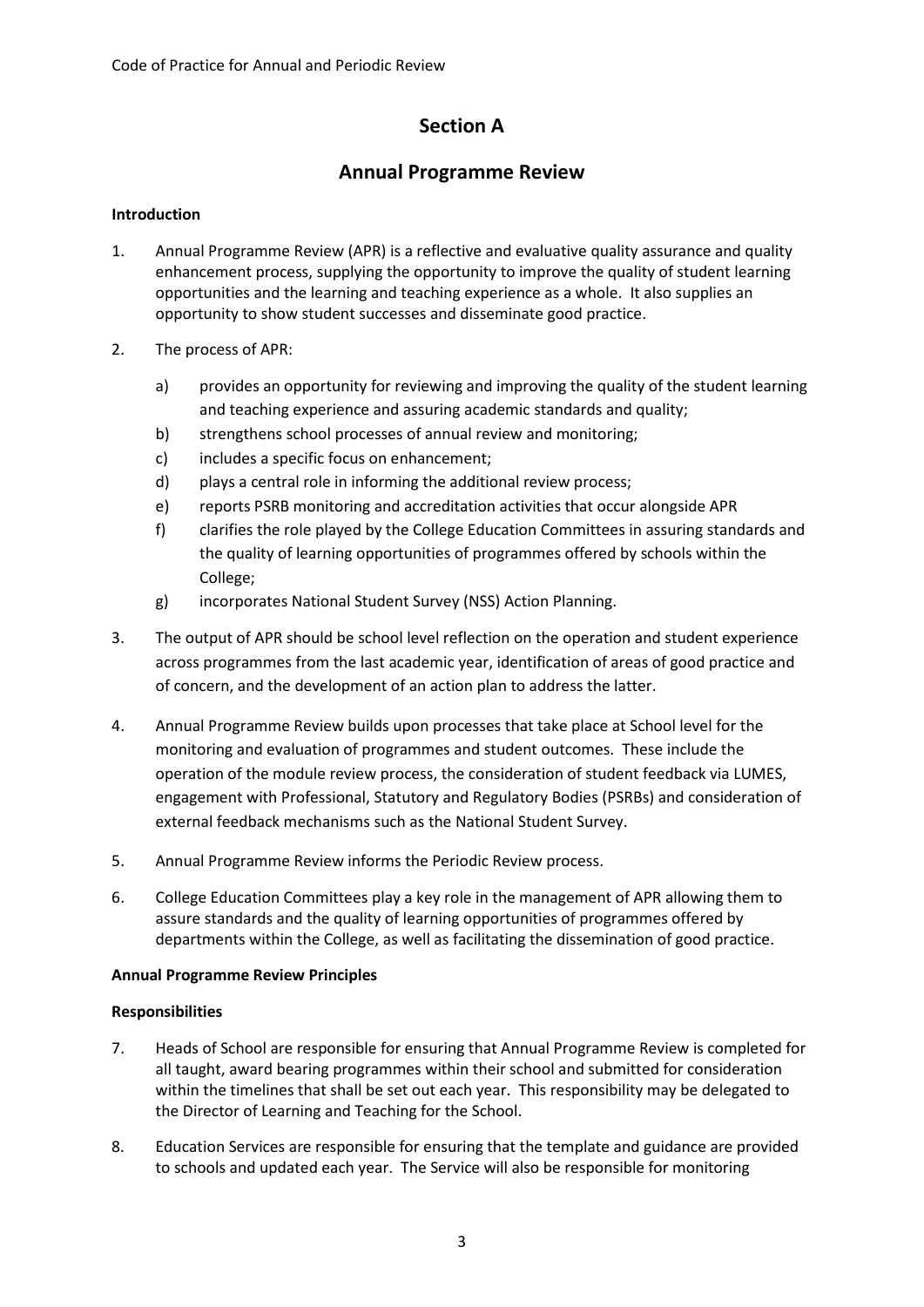completion rates of APR and following up with schools to provide support where required. Education Services are also responsible for ensuring that the outcomes of APR are reported through the relevant governance structures.

- 9. The College Education Committee is responsible for considering APR returns from each school and reporting on outcomes to the Quality and Standards Sub-Committee. CECs are also responsible for monitoring actions arising from APR where these are identified.
- 10. Quality and Standards Sub-Committee is responsible for University level consideration of APR outcomes, for reporting to the Education Committee and Senate, and for recommending any actions required at University level to those bodies.

#### **Operating Principles**

- 11. Annual Programme Review is a reflective process. It is undertaken following the completion of the academic year, and reviews the delivery of programmes and the student experience in the year that has just finished. For undergraduate programmes the review for the previous year should be completed and submitted in the Autumn term of the subsequent academic year. For taught postgraduate programmes submission takes place in the Spring term of the following academic year.
- 12. Annual Programme Review utilises a standard template that is provided by Education Services in the Division of Student and Academic Services. The template will, where possible, be prepopulated with relevant data relating to the academic year under review. Where data is not pre-populated, schools will be provided with a range of data sources to consider in order to complete the APR process.
- 13. The APR forms are designed to encourage reflection on specific issues and the production of a clear action plan. Schools are not required to produce an extensive narrative

#### **Identification of APRs for completion**

- 14. Schools are responsible for identifying the number of APRs to be completed to ensure appropriate monitoring of the range of programmes across its provision, subject to the overall requirement that every award bearing taught programme must be identified and considered within an APR every year. Schools should identify clusters of programmes for which separate ADR reports will be submitted to College Education Committees for approval in each academic year.
- 15. Undergraduate and PGT APRs should be completed separately, even if there is some overlap in teaching. This is due to the different characteristics of the student population and the data available.
- 16. As part of the process for identifying clusters for the APR process departments are required to identify APRs for joint provision. Where there is sufficient overlap a single APR may be produced if there are joint programmes in cognate disciplines. Where joint programmes span two departments, both must contribute to the production of the APR report.
- 17. Where departments offer higher education provision with other partners a separate APR report should be produced for arrangements which involve module delivery, validation, dual or joint awards. For definitions of these forms of collaboration please see the Code of Practice on Managing Higher Education Provision with Others.
- 18. For other types of collaborative provision, such as progression or articulation agreements, Educational Delivery Partners for distance learning programmes, placement or student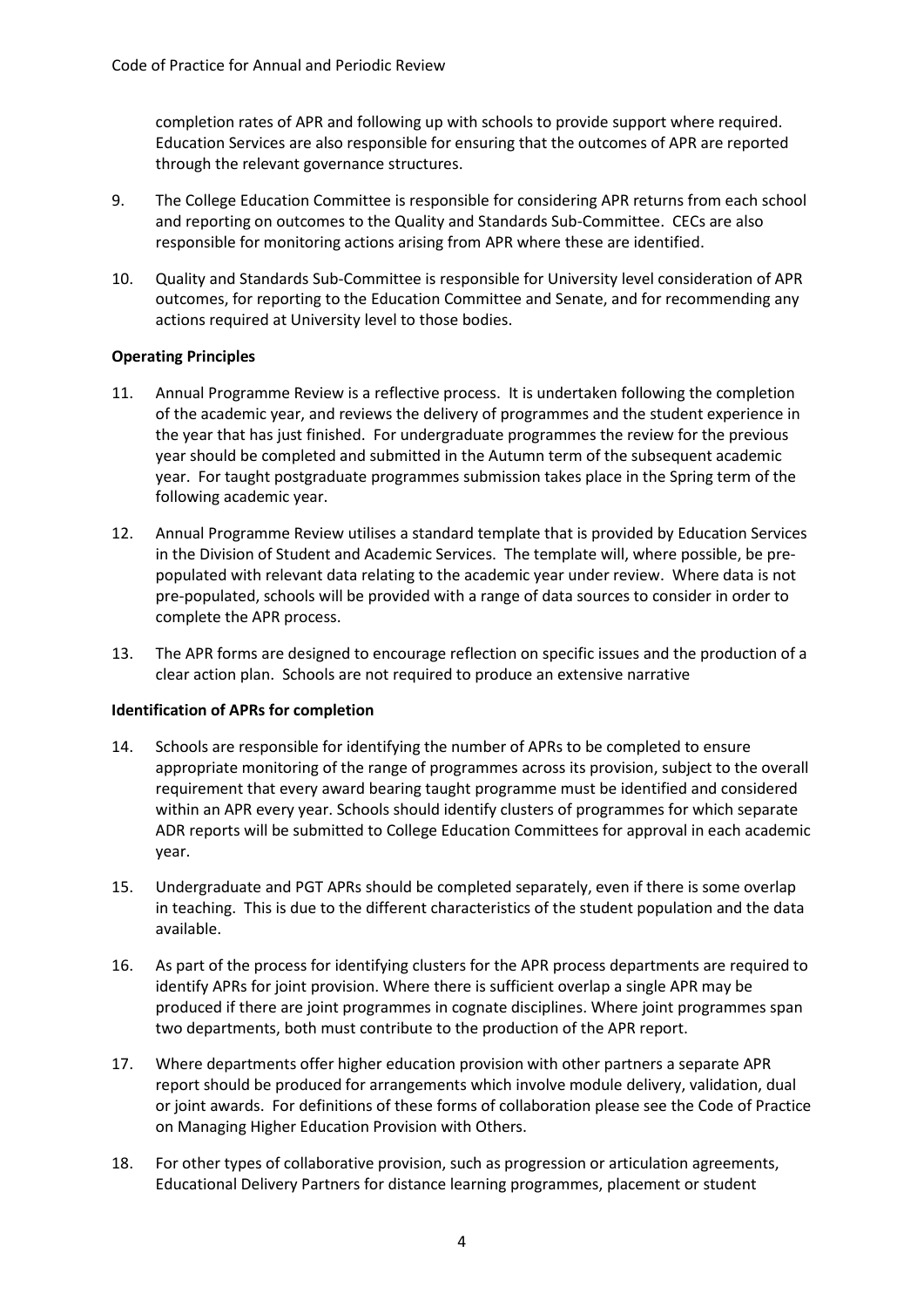exchange partners a commentary can be provided in the relevant section of the appropriate School's APR.

#### **Provision of data for the APR**

- 19. The APR template requires schools to reflect and comment upon a range of data sources relating to student experience and outcomes. Most sources are drawn from central records but in some instances schools may need to use local data such as the outputs of module review processes.
- 20. The various data sources that schools will need to use are set out in the APR template (Appendix 1) and a list data sources (Appendix 2). In summary these are:
	- NSS outcomes
	- Recruitment data
	- External Examiners' reports
	- **LUMES**
	- Progression, continuation and degree classifications
	- Engagement Data
	- Graduate Outcomes
	- PSRB and other accreditation data

#### **Completion of the APR report**

21. The APR template requires schools to reflect on the following broad areas, seeking to identify areas of good practice and concern, and produce an action plan to address the issues identified. The APR requires schools to focus on the following areas:

#### Overall Programme Summary Review

Schools should produce a concise commentary concentrating on any trends requiring changes/proposals at a programme level arising from module reviews. This section should also comment on the actions from the previous APR.

#### Teaching and Learning

Schools should consider teaching and learning development, engagement in peer enhancement, alignment of teaching and assessment to programme ILOs and relevant benchmarks.

#### Assessment and Feedback

Schools should consider how the performance of students in assessments has met the learning outcomes of the programme(s), how marking criteria are used in the programmes, processes to ensure consistency in the application of marking, and procedures for the timely provision of feedback to students and support for students to act on feedback received.

#### Support, Community, Voice and Student Feedback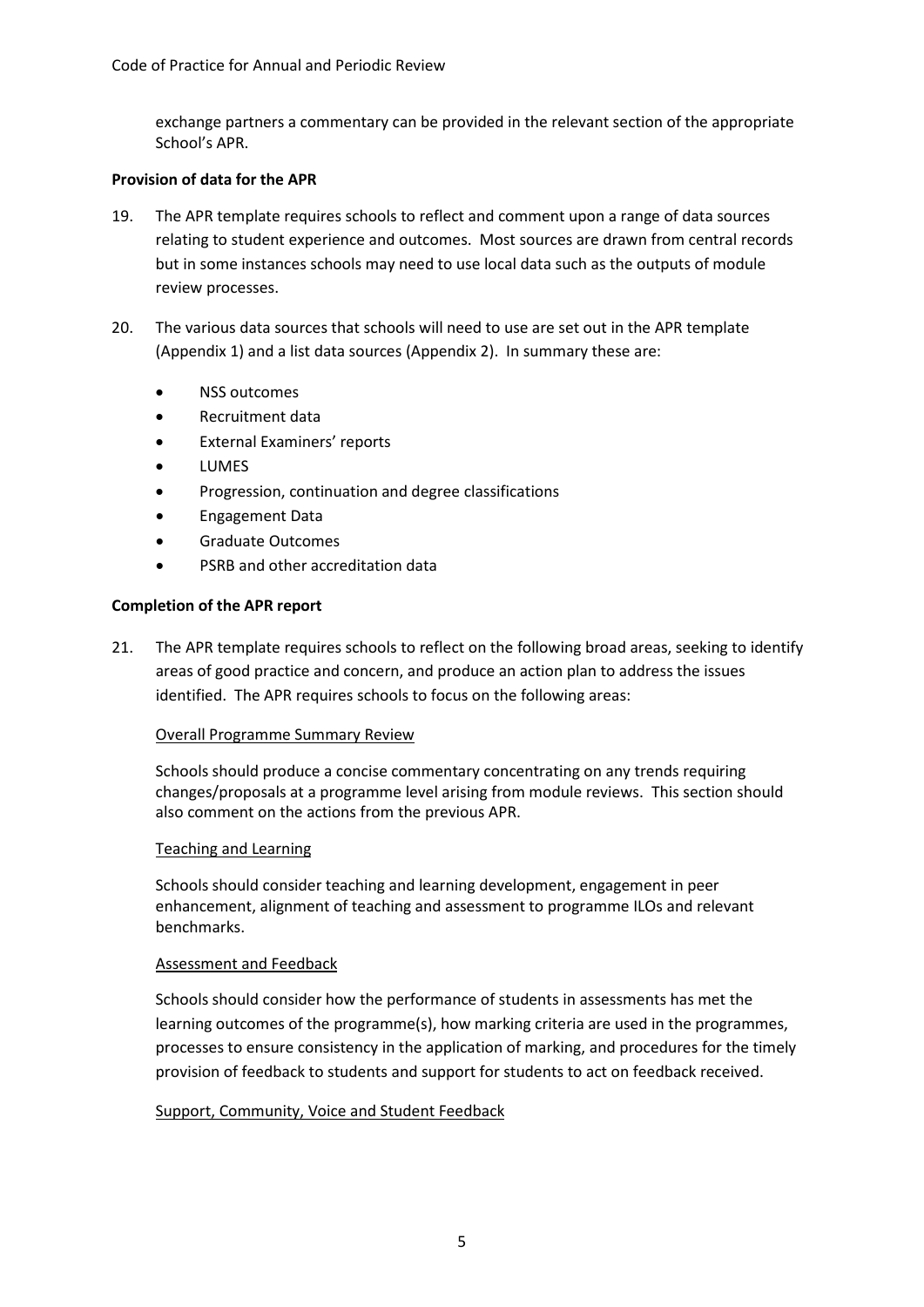Schools should consider feedback arising from Student-Staff Consultation Committees, Internal Questionnaires, Module Reviews, NSS, PTES and any other formal or informal mechanisms used. Consider how student feedback has been acted upon.

#### Progression and Awarding

School should consider student progression and degree classification in comparison with previous years.

#### Skills and Employability

Schools should consider employability data and engagement with the Career Development Service (including Employability Partnership Agreements, the Leicester Award and embedding significant experience into a module)

#### Organisation and Learning Resources

Schools should consider use of the digital learning environment and associated issues relating to their design and contribution to the overall student learning experience.

#### External Evaluations and PSRBs

Schools should identify key points arising from the reports from external examiner reports and PSRB accreditation and annual monitoring activities, including action points and areas of good practice. Please note all accreditations, removal of accreditations (intentional or otherwise) and re-accreditation.

- 22. Schools are required to comment specifically upon any differentials in outcomes, experience or other measures that exist between different demographic groups including gender, ethnicity, disclosed disability and mature students.
- 23. Schools should ensure that a full range of staff have the opportunity to contribute to the drafting of the APR.
- 24. The APR document focusses reflection and clear actions in response to issues identified. Reports should be concise and focussed on specific areas of good practice or concern. These should be articulated in the action plan along with those responsible for undertaking the action and the timescale for the action. The report should highlight where support from across other areas of the College or University are required to address issues identified.

#### **Process for Approving Annual Programme Review Reports**

- 25. Each APR report should be considered at school level by School Education Committee or equivalent. At this point the final version should be approved by the Head of School and Director of Learning and Teaching and submitted to the College Education Committee.
- 26. The APR for undergraduate programmes will be considered by the College Education Committee in the Autumn Term of each academic year. The APR for taught postgraduate programmes will be considered in the Spring Term.
- 27. Following the consideration and approval of reports a summary report will be produced for each College which will inform an annual report to the Quality and Standards Sub-Committee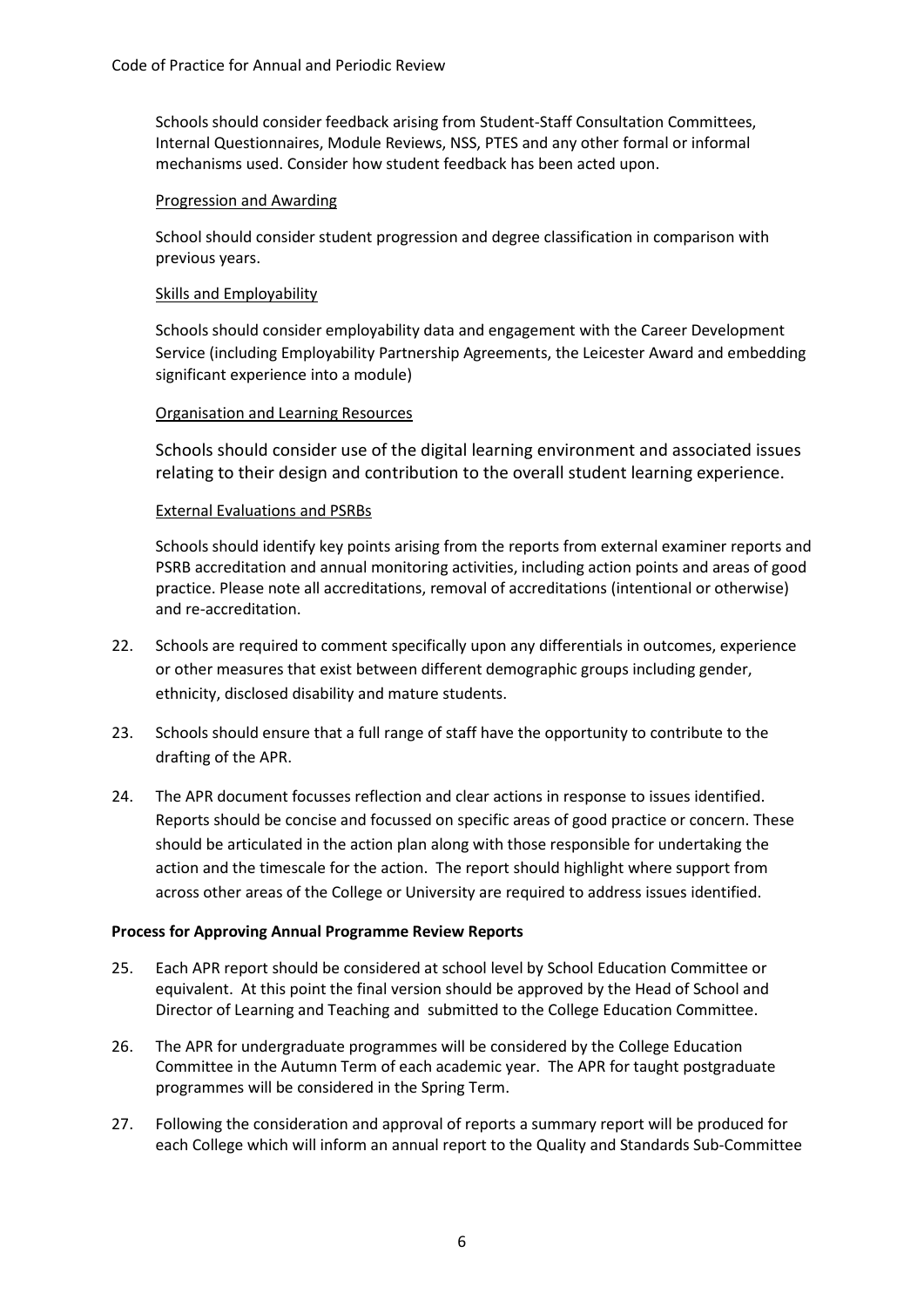and from there a single summary will be submitted to the Education Committee and reported to Senate.

#### **Monitoring and further actions**

- 28. College Education Committees will identify any issues raised through APR which require monitoring at College level and will receive updates on the progress of these updates through the academic year. The Quality and Standards Sub-Committee may also seek reports on the progress of items requiring oversight at University level.
- 29. Schools are required to comment upon the progress against their previous APR action plan in the subsequent year's APR process.
- 30. The Quality and Standards Sub-Committee may use evidence gathered through the APR process to identify where a school would benefit from closer analysis and support via a Periodic Review, the process for which is set out in Section B.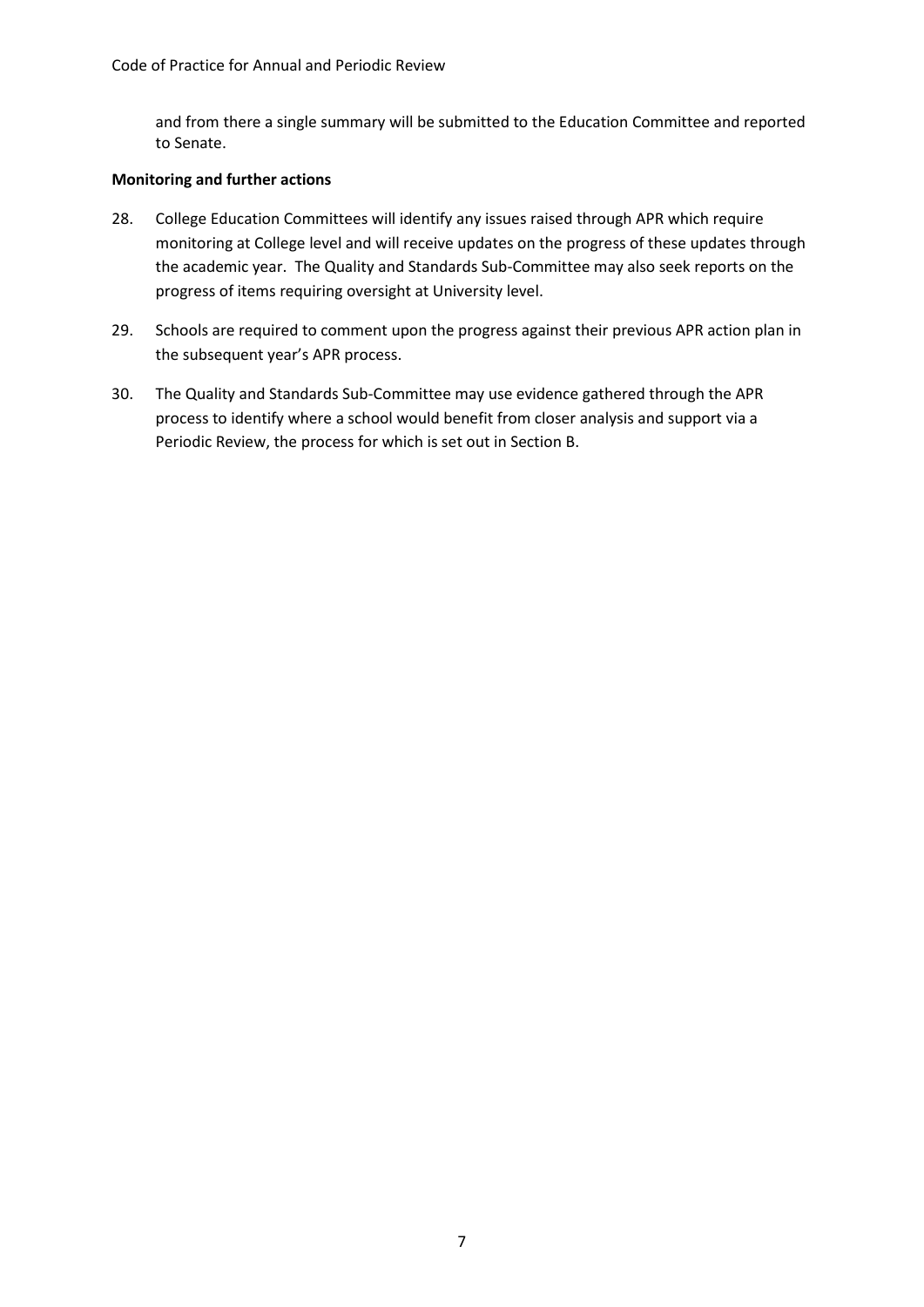# **Section B**

# **Periodic Developmental Review (note SUBJECT TO REVIEW)**

#### **Introduction**

- 1. Periodic developmental reviews are an important means by which the University satisfies itself that departments, schools and collaborative partners are fulfilling its requirements for the maintenance of academic standards and teaching quality. The reviews are informed by annual developmental review reports and other regular reviews of academic provision undertaken by departments.
- 2. The University's aim is that the process should be a positive and beneficial experience which, in opening up practices to wider scrutiny, should stimulate discussion and comparison, and encourage standardisation in those areas where the University might be expected to operate consistent and coherent policies.
- 3. The promulgation of good practice and identification of areas where University procedures might be developed or enhanced is considered to be another important feature of the process.
- 4. Periodic developmental reviews are also the means by which the University meets the requirement of the UK Quality Code for Higher Education that an institution should review the continuing validity and relevance of its programmes of study (*Chapter B8 Programme Monitoring and Review).*

#### **Periodic Developmental Review Processes**

- 5. The Quality and Standards Sub-Committee undertakes periodic developmental reviews of academic departments on a rolling six year programme through the establishment of Periodic Review Panels.
- 6. The Schedule of reviews will be agreed by the beginning of each academic year. A department/school due for review will be given at least two term's notice of the intended review and a final date for the review meeting will be agreed at least two months in advance.
- 7. Arrangements for the production of the required documentation and the format for the review meeting will be agreed between the Review Secretary and the Head of the relevant department or school. The Review Secretary will be a member of staff of the Quality Office.
- 8. Support for the review process is provided by the Review Secretary and guidance is published to provide the information required for departments to undertake the process (Appendix 3).
- 9. The Review will incorporate:
	- the drafting by the Department or School of a Self-Evaluation Document (SED) and the preparation of a range of documentation with support from the Quality Office;
	- review by the Panel of documentary evidence to confirm the standard of the awards within the Department or School, the management of learning opportunities for students and the quality of the public information overseen by the Department/School;
	- a review day when the review panel will meet the Head of Department and a range of staff and students drawn from across the Department to explore a range of issues, including those raised in the SED.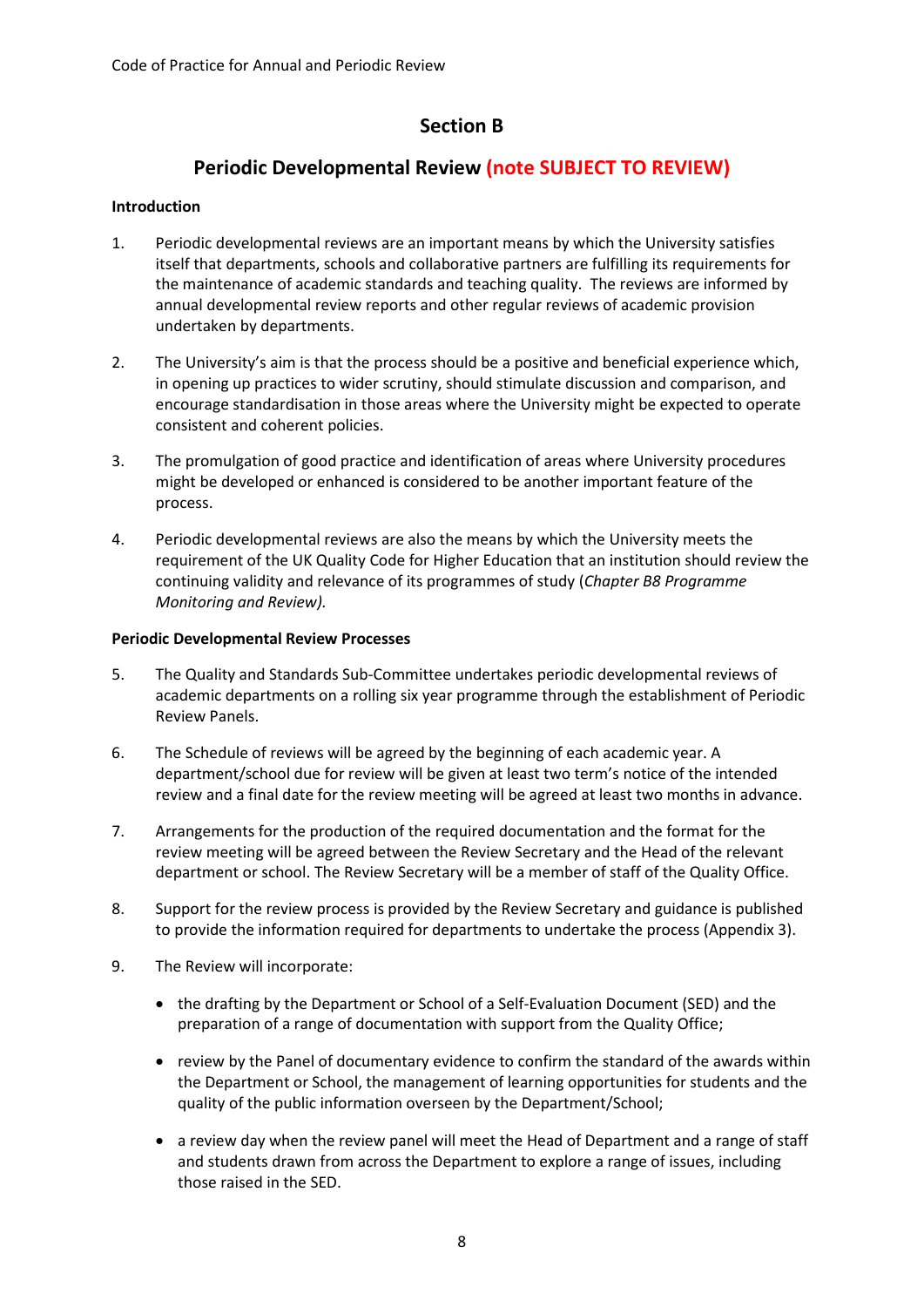- 10. In addition a review may include:
	- A visit by panel members to observe a teaching session within the Department;
	- Attendance by panel members at meeting with representatives of the student body, such as a Student/Staff Committee meeting.
- 11. During the review the Panel will assess departmental arrangements against best practice defined nationally through the UK Quality Code and at institutional level through Senate Regulations, Codes of Practice, and other procedural documents approved by Senate.

#### **Composition of Review Panels**

- 12. All periodic developmental reviews will be conducted by a panel which will undertake the review on behalf of the Quality and Standards Sub-Committee, the membership of which comprises:
	- A Chair approved by the Quality and Standards Sub-Committee
	- An External Assessor
	- The Dean of Education of the College in which the Department is located or their nominee
	- An academic member of the Quality and Standards Sub-Committee, or Learning and Teaching Committee
	- A lay member of Council
	- A member of the Students' Union Sabbatical Team
	- A member of the University's Quality Office will act as Secretary to the Review Panel
- 13. All panel members, including student members will receive briefing and guidance on their roles (Appendix 4 and 5).

#### **Nomination of External Assessors**

- 14. The Head of the Department/School under review will be asked to nominate three potential external assessors to serve on the review panel.
- 15. Nominations should be made on the standard form (included in the Guide for Departments). Nominations will be reviewed by the Chair of the Learning and Teaching Committee who will determine whether one of those nominated should be approved.
- 16. An invitation to serve as an external assessor will be sent by the Chair of the Learning and Teaching Committee.
- 17. The Secretary to the review panel will be responsible for making all arrangements with the external assessor.
- 18. The assessor will be a senior member of academic staff of another University with appropriate disciplinary knowledge and experience and knowledge of the requirements of the UK Quality Code for Higher Education.
- 19. Where appropriate, an assessor from industry, commerce, or the public sector may be selected, in addition to the external academic assessor. Current and recent (i.e. within the last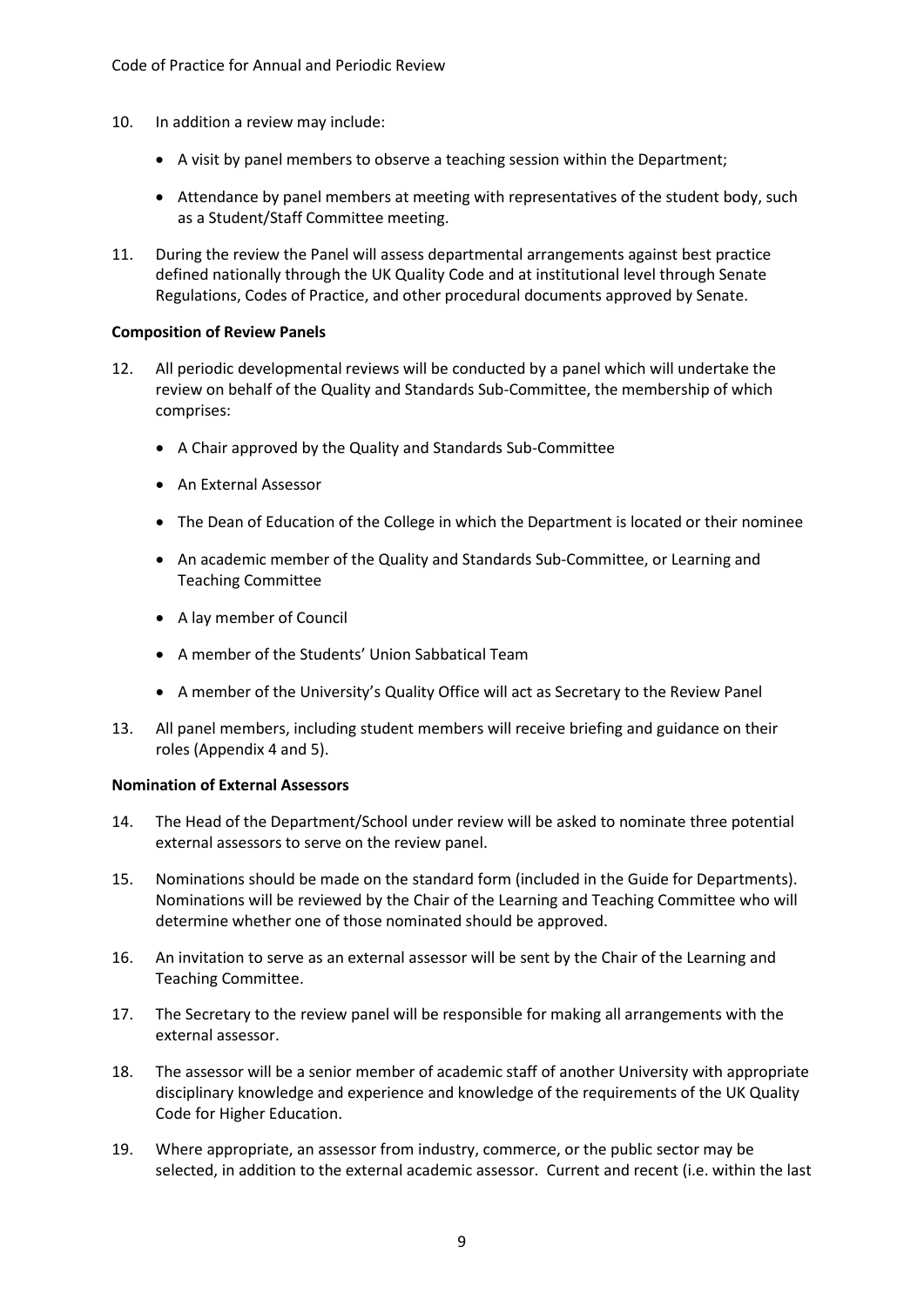five years) external examiners may not serve in this capacity. More than one external assessor may be appointed where this is necessary to cover the full range of a department's activities.

- 20. The following criteria should be considered in the nomination of an external assessor:
	- knowledge and understanding of UK sector agreed reference points for the maintenance of academic standards and assurance and enhancement of quality
	- standing and breadth of experience within the discipline
	- an understanding and awareness of current developments in the design and delivery of curricula and of designing and operating assessment procedures
	- fluency in English, and where programmes are delivered and assessed in languages other than English, fluency in the relevant language(s)
- 21. External Assessors will be asked to focus specifically on the curriculum content and the quality and standards of a department's provision, to provide assurance to the University that the programmes offered continue to meet threshold standards for the discipline.

#### **Preparation of Review Documentation**

- 22. The Secretary to the Review Panel will liaise with the Head of Department and their nominated representatives to agree a schedule for the production of documentation relating to the review.
- 23. With the exception of the Self-Evaluation Document, it should not be necessary to produce new documentation for the review and departments are encouraged to use existing documentation.
- 24. The Quality Office and other sections of Student and Academic Services will assist with the identification of certain documentation which is available at University level, for example, data from the Student Records System (SITS).
- 25. A list of the typical documentation required for a review is given in the Guide for Departments (Appendix 3).
- 26. Documentation should be provided by one of the following means:
	- via a secure page on the departmental website or Blackboard site to which access can be arranged for all panel members. (The responsibility for creating and maintaining the webpage rests with the Department under review with support from the Quality Office staff, who will be able to provide electronic versions of centrally provided information)
	- on a USB Memory stick, providing an appropriate indexing system is incorporated with the files.
- 27. Exceptionally, if neither of the above options is possible, the documentation may be provided in hard copy format for reproduction for the Panel.
- 28. In addition one full paper copy of all of the documentation should be provided to the Quality Office by a deadline which will be agreed in advance of the review.

#### **Self-Evaluation Document (SED)**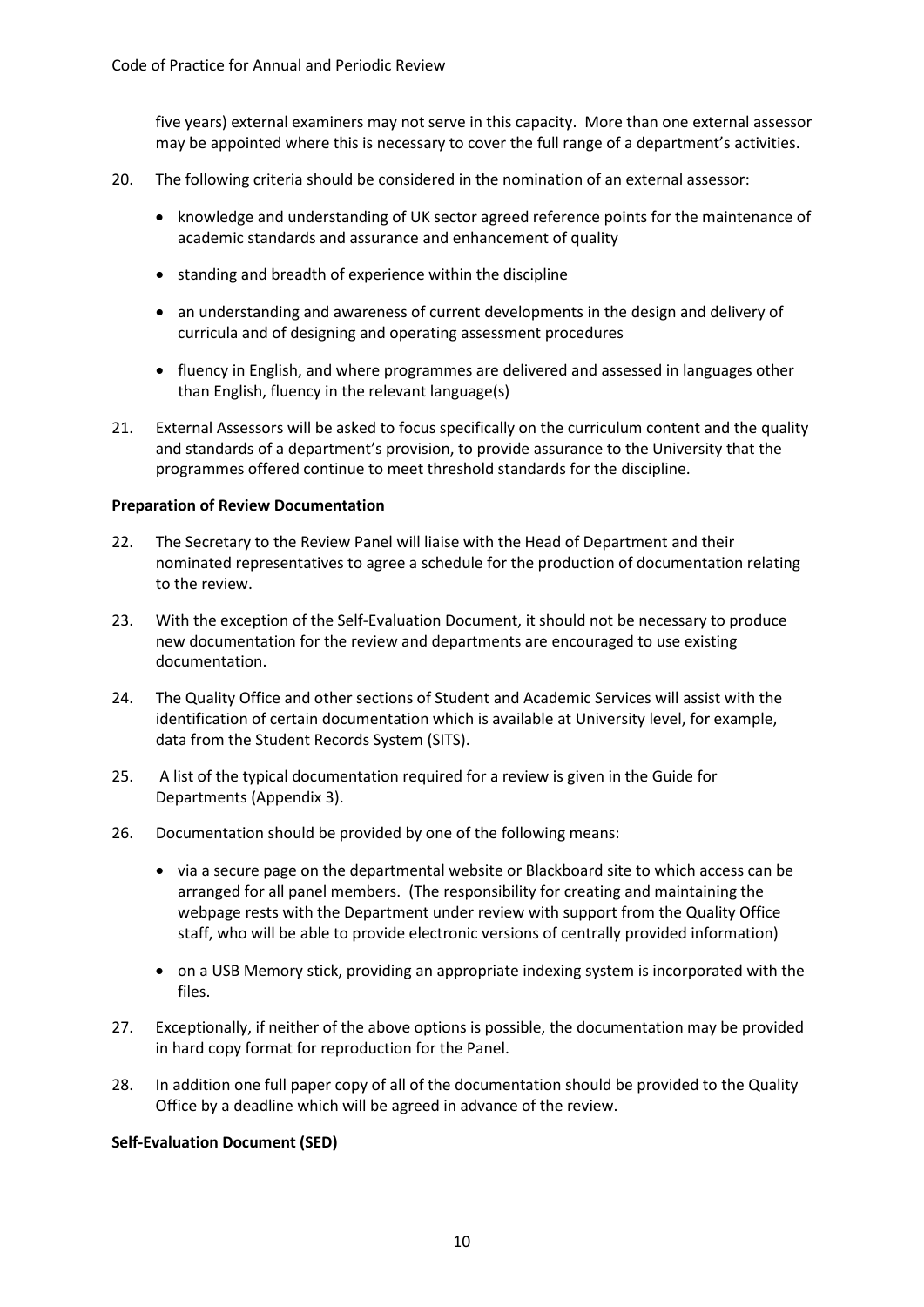- 29. One of the main aims of the Periodic Developmental Review process is for the Department under review to undertake an evaluation of, and reflect upon, the provision and processes under review. To this end, departments are required to produce a Self-Evaluation Document (SED). Advice on the production of the SED is provided to departments in the *Guidance Notes for writing the Self-Evaluation Document for Periodic Developmental Review* which form part of the Guide for Departments on Periodic Developmental Review.
- 30. Through the preparation of the Self-Evaluation Document (SED), the Department is given the opportunity to explore and identify areas for possible strategic growth and development of the curriculum and, ways of improving its delivery with a view to enhancing the quality of the student experience and learning and teaching opportunities offered while assuring the standards of awards.
- 31. The SED should conclude with a summary of the areas the department wishes to highlight for particular discussion with the Panel at the review meetings.
- 32. The Panel will review the SED and use it to identify areas it wishes to explore in detail with particular staff or students at review meetings.

#### **Nomination of staff and students to attend meetings with the Review Panel**

- 33. On the review day the Panel will meet a range of staff and students drawn from across the Department.
- 34. In advance of the review day the Head of Department will be asked to nominate the following members of staff and students:
	- Three members of staff with extensive current experience of undergraduate teaching\*;
	- Three members of staff with extensive current experience of postgraduate teaching\*;
	- Three members of staff responsible for supervising and supporting research students\*;
	- Between five and seven undergraduate students at different stages of their studies, drawn from across the Department's programmes. Each year cohort should be represented. If the department offers any joint programmes, these should also be represented;
	- Between four and five postgraduate students drawn from across the Department's postgraduate taught programmes;
	- Three doctoral students at different stages of their research;
	- If distance learning programmes are offered, a range of distance learning students (where attendance is not possible feedback will be sought via other means, including questionnaires, organised by the Review Secretary).

\* Within these categories, the Panel would expect to interview the Director of Learning and Teaching for the Department (or equivalent), the Director of Taught Postgraduate provision (or equivalent) the Director of Distance Learning (if appropriate) and the Postgraduate Research Tutor (or equivalent).

#### **Before the review day**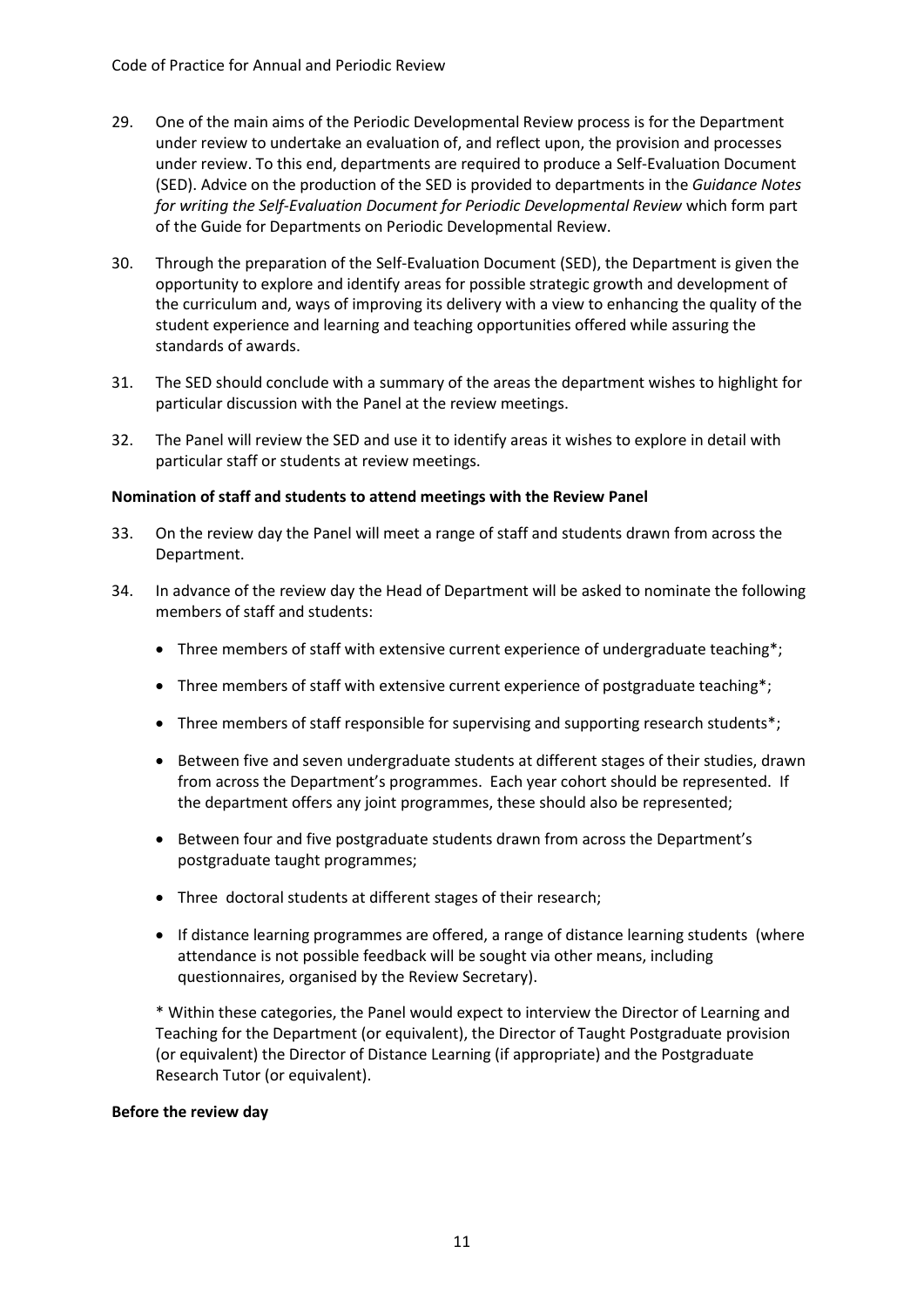- 35. In the two weeks immediately preceding the review day one or more members of the Review Panel may visit the Department to observe a teaching session, if the academic calendar permits. This will be organised between the Secretary and the Department under review.
- 36. A member of the review Panel or the Secretary may also attend a Student/Staff Committee meeting.
- 37. Shortly before the review day the Panel member representing the Students' Union and the Secretary will arrange to meet with the student representatives who will take part in the review to explain the review process and in order to identify in advance any issues for discussion.
- 38. Additionally, the Review Secretary will arrange to meet with the Chair of the Review Panel to discuss issues which may arise from the documentation or discussions with student representatives.

#### **Schedule for the Review Day**

- 39. The Review Secretary and Head of Department will agree a schedule of meetings for the day and a location for the review. Where possible the review meetings should take place at an appropriate location in the relevant department.
- 40. A sample schedule for a review day is included in the PDR Guide for Departments. This will be adapted to meet the needs of a particular department's provision
- 41. The review day will normally commence with a meeting with the Head of Department. The order in which the meetings take place thereafter will be tailored to suit the particular provision within the Department.

#### **Feedback and Reporting**

- 42. At the end of the review day the Chair and Secretary will provide feedback to the Department on key issues which have arisen through the review including likely areas for commendation, consideration and action.
- 43. A written summary of these conclusions will be agreed by the Chair and circulated to the Department within a week of the Review Panel. The full report will be agreed by all members of the Panel and issued to the Department within 6 weeks. If required, the report can be supplemented by a meeting between the Chair of the Review Panel, Secretary and Head of Department.

#### **Departmental Response**

- 44. The PDR report should be considered by the Departmental Learning and Teaching Committee (or equivalent) and any other relevant departmental committees. It is also good practice for the Department or School to share the report and, where appropriate, the departmental response with their students via the Student/Staff Committee.
- 45. The Department will be required to provide an initial response to the Quality and Standards Sub-Committee addressing any issues raised in the report, normally within two months of its publication.
- 46. One year after the publication of the report the Department will be required to provide a full report to the Quality and Standards Committee detailing the actions taken in response to the review.